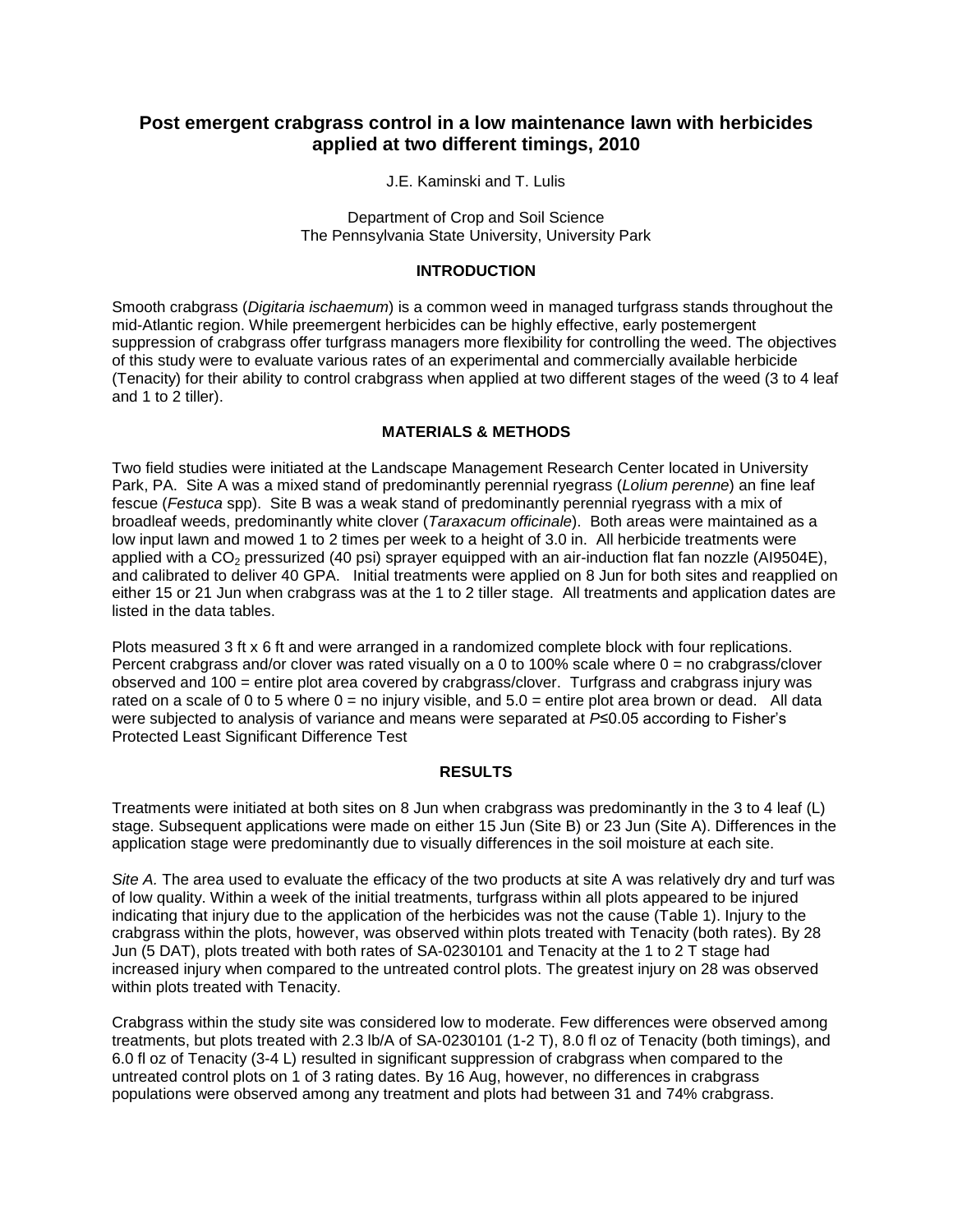Site B. Crabgrass pressure within the second site was severe. When plots were first rated on 18 Jun (10 and 3 DAT) no differences in percent crabgrass were present (Table 3). Differences among treatments were present on 28 Jun with the greatest crabgrass control observed within plots treated with SA-0230101 applied at the 1-2T stage (both rates) and all rates and timings of Tenacity. Percent plot area infested with crabgrass was similar in mid-Jul with the greatest suppression provided by both rates of Tenacity applied at the 1-2T stage (1%). Although slight variation occurred among treatments during the summer, no treatments were providing acceptable crabgrass control when plots were rated on 16 Aug.

#### **DISCUSSION**

Crabgrass pressure in the two study sites was moderate to severe. Although control of crabgrass was possible with SA-0230101 and Tenacity early on in the application process, neither herbicide provided acceptable control by mid-August. Although unclear, it is likely that a late-season flush of crabgrass emergence resulted in a rapid resurgence of the weed both study sites in late Jul and early Aug. Future research should continue to assess application timings and the number of subsequent applications necessary to provide adequate crabgrass control. Applications should focus on initial applications on more mature crabgrass and/or the inclusion of additional sequential applications starting early in the season and continuing through the season to control any late-germinating crabgrass.

## **ACKNOWLEDGEMENTS**

We thank David Livingston and the staff at the Valentine Turfgrass Research Facility for assisting in the maintenance of the research plots. This research was funded by SipcamAdvan and the Pennsylvania Turfgrass Council.

| 0230101 for the early postemergent control of crabgrass, Site A. |                      |                                      |           |                          |                  |                    |  |  |
|------------------------------------------------------------------|----------------------|--------------------------------------|-----------|--------------------------|------------------|--------------------|--|--|
|                                                                  |                      | Application Turf Injury <sup>z</sup> |           | Crab injury <sup>y</sup> |                  |                    |  |  |
| Treatment and rate per 1000 sq ft                                |                      | Code <sup>x</sup>                    | 14 Jun    | 14 Jun                   | 18 Jun           | 28 Jun             |  |  |
|                                                                  | SA-0230101 1.5 lb/A  | $3-4$ L                              | 1.8 $a^w$ | 0.3c                     | 0.8 <sub>b</sub> | 0.3 <sub>de</sub>  |  |  |
| $\mathcal{P}$                                                    | SA-0230101 2.3 lb/A  | $3-4$ L                              | 1.0a      | 0.3c                     | 0.8 <sub>b</sub> | 0.0e               |  |  |
| 3                                                                | SA-0230101 1.5 lb/A  | $1-2$ T                              | 2.0a      | 0.5c                     | 1.0 <sub>b</sub> | 1.8 <sub>b</sub> c |  |  |
| 4                                                                | SA-0230101 2.3 lb/A  | $1-2$ T                              | 2.0a      | 0.3c                     | 0.3 <sub>b</sub> | 2.0 <sub>b</sub>   |  |  |
| 5                                                                | Tenacity 6.0 fl oz/A | $3-4L$                               | 2.3a      | 1.8a                     | 2.0a             | 1.3c               |  |  |
| 6                                                                | Tenacity 8.0 fl oz/A | $3-4L$                               | 1.8a      | 1.3ab                    | 2.8a             | 0.7 <sub>d</sub>   |  |  |
| 7                                                                | Tenacity 6.0 fl oz/A | $1-2$ T                              | 1.5a      | 0.3c                     | 0.3 <sub>b</sub> | 3.3a               |  |  |
| 8                                                                | Tenacity 8.0 fl oz/A | $1-2$ T                              | 2.0a      | 0.8 <sub>b</sub>         | 0.8 <sub>b</sub> | 3.0a               |  |  |
| 9                                                                |                      |                                      | 2.5a      | 0.3c                     | 0.5 <sub>b</sub> | 0.3 <sub>de</sub>  |  |  |
| 10                                                               |                      |                                      | 2.0a      | 0.3c                     | 0.0c             | 0.0 <sub>e</sub>   |  |  |

Table 1. Turfgrass and crabgrass injury following applications of various rates of Tenacity and SA-

 $\frac{1}{2}$  Turfgrass injury was rated on a 0 to 5 scale where 0 = no injury, ≥ 3 = unacceptable injury, and 5 = brown or dead.<br><sup>y</sup> Crabgrass injury was rated on a 0 to 5 scale where 0 = no injury and 5 = all crabgrass brown or dead.

 $*$  Treatments were applied on 8 Jun (3 to 4 leaf stage) and 23 Jun (1 to 2 tiller stage).<br>Weans in a column followed by the same letter are not significantly different at  $P \le 0.05$  level according to the Fisher's protected least significant difference t-test.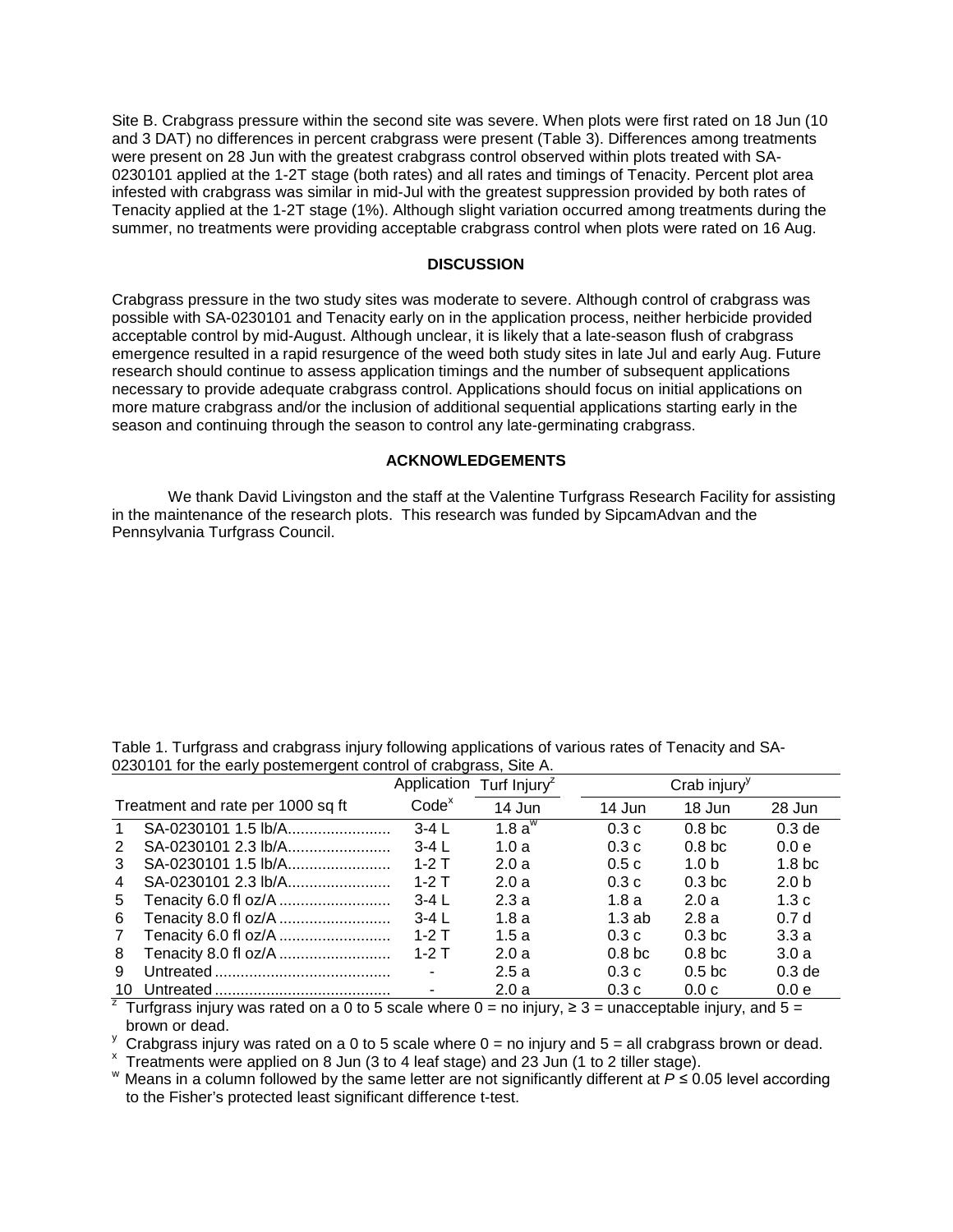|                |                                                                                                                                                                                                                                                                                                                                                     | Application              |                                    | % $Crabgrass^2$ |        |
|----------------|-----------------------------------------------------------------------------------------------------------------------------------------------------------------------------------------------------------------------------------------------------------------------------------------------------------------------------------------------------|--------------------------|------------------------------------|-----------------|--------|
|                | Treatment and rate per 1000 sq ft                                                                                                                                                                                                                                                                                                                   | Code <sup>y</sup>        | 28 Jun                             | 14 July         | 16 Aug |
|                | SA-0230101 1.5 lb/A                                                                                                                                                                                                                                                                                                                                 | $3-4L$                   | $20$ abc <sup><math>x</math></sup> | 20 ab           | 59 a   |
| 2              | SA-0230101 2.3 lb/A                                                                                                                                                                                                                                                                                                                                 | $3-4L$                   | 16 a-d                             | $15$ bcd        | 65 a   |
| 3              | SA-0230101 1.5 lb/A                                                                                                                                                                                                                                                                                                                                 | $1-2$ T                  | $12$ bcd                           | $10b-e$         | 54 a   |
| $\overline{4}$ | SA-0230101 2.3 lb/A                                                                                                                                                                                                                                                                                                                                 | $1-2$ T                  | 8 cd                               | 6 de            | 31 a   |
| 5              | Tenacity 6.0 fl oz/A                                                                                                                                                                                                                                                                                                                                | $3-4L$                   | 8 cd                               | 8 cde           | 50 a   |
| 6              | Tenacity 8.0 fl oz/A                                                                                                                                                                                                                                                                                                                                | $3-4L$                   | 6 d                                | 8 cde           | 57 a   |
| 7              | Tenacity 6.0 fl oz/A                                                                                                                                                                                                                                                                                                                                | $1-2$ T                  | $19$ abc                           | 7 de            | 51 a   |
| 8              | Tenacity 8.0 fl oz/A                                                                                                                                                                                                                                                                                                                                | $1-2$ T                  | $22$ ab                            | 4 e             | 59 a   |
| 9              |                                                                                                                                                                                                                                                                                                                                                     | $\overline{\phantom{a}}$ | 26 a                               | 27 a            | 74 a   |
| 10             | $\overline{z}$ , $\overline{z}$ , $\overline{z}$ , $\overline{z}$ , $\overline{z}$ , $\overline{z}$ , $\overline{z}$ , $\overline{z}$ , $\overline{z}$ , $\overline{z}$ , $\overline{z}$ , $\overline{z}$ , $\overline{z}$ , $\overline{z}$ , $\overline{z}$ , $\overline{z}$ , $\overline{z}$ , $\overline{z}$ , $\overline{z}$ , $\overline{z}$ , |                          | 19 abc                             | 17 abc          | 61 a   |

Table 2. Percent of crabgrass following applications of various rates of Tenacity and SA-0230101 for the early postemergent control of crabgrass, Site A.

Percent of crabgrass was assessed visually on a linear 0 to 100% scale where  $0 =$  no crabgrass present, and 100 = entire plot covered with crabgrass.<br>Treatments were applied on 8 Jun (3 to 4 leaf stage) and 23 Jun (1 to 2 tiller stage).

y Treatments were applied on 8 Jun (3 to 4 leaf stage) and 23 Jun (1 to 2 tiller stage).<br>x Means in a column followed by the same letter are not significantly different at *P* ≤ 0.05 level according to the Fisher's protected least significant difference t-test.

| early postemergent control of crabgrass, Site B. |                                   |                   |         |                 |                |                 |  |
|--------------------------------------------------|-----------------------------------|-------------------|---------|-----------------|----------------|-----------------|--|
|                                                  |                                   | Application       |         | % $Crabgrass^z$ |                |                 |  |
|                                                  | Treatment and rate per 1000 sq ft | Code <sup>y</sup> | 18 Jun  | 28 Jun          | 14 July        | 16 Aug          |  |
|                                                  | SA-0230101 1.5 lb/A               | $3-4L$            | $25a^x$ | 37 ab           | 82 a           | 100a            |  |
| 2                                                | SA-0230101 2.3 lb/A               | $3-4L$            | 20a     | 28 abc          | 75 ab          | 98 a            |  |
| 3                                                | SA-0230101 1.5 lb/A               | $1-2$ T           | 12a     | 8 de            | 54 bc          | 92a             |  |
| 4                                                | SA-0230101 2.3 lb/A               | $1-2$ T           | 26 a    | 22 bcd          | 80 a           | 98 a            |  |
| 5                                                | Tenacity 6.0 fl oz/A              | $3-4L$            | 14 a    | $12$ cde        | 70 ab          | 93a             |  |
| 6                                                | Tenacity 8.0 fl oz/A              | $3-4L$            | 10a     | 8 de            | 39c            | 98 a            |  |
| $\mathbf{7}$                                     | Tenacity 6.0 fl oz/A              | $1-2$ T           | 17 a    | 1 e             | 1 <sub>d</sub> | 47 b            |  |
| 8                                                | Tenacity 8.0 fl oz/A              | $1-2$ T           | 34 a    | 0e              | 1 <sub>d</sub> | 52 <sub>b</sub> |  |
| 9                                                |                                   |                   | 24a     | 43 a            | 82 a           | 96 a            |  |
| 10                                               |                                   |                   | 25a     | 29 ab           | 82 a           | 95a             |  |

Table 3. Percent of crabgrass following applications of various rates of Tenacity and SA-0230101 for the

 $\overline{z}$  Percent of crabgrass was assessed visually on a linear 0 to 100% scale where 0= no crabgrass

present, and 100 = entire plot covered with crabgrass.<br>  $\frac{y}{y}$  Treatments were applied on 8 Jun (3 to 4 leaf stage) and 15 Jun (1 to 2 tiller stage).

<sup>y</sup> Treatments were applied on 8 Jun (3 to 4 leaf stage) and 15 Jun (1 to 2 tiller stage). <sup>x</sup> Means in a column followed by the same letter are not significantly different at *<sup>P</sup>* ≤ 0.05 level according to the Fisher's protected least significant difference t-test.